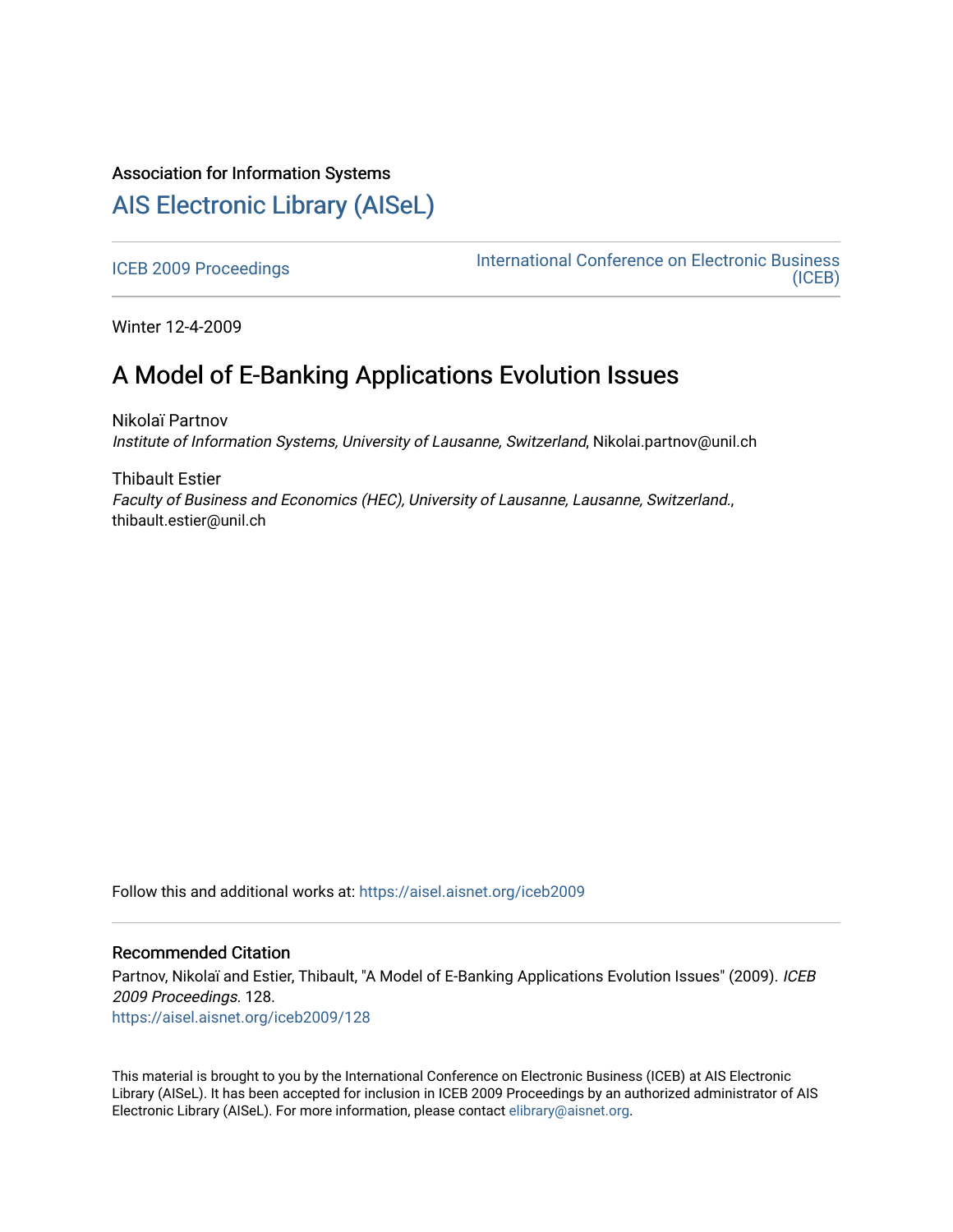## **A MODEL OF E-BANKING APPLICATIONS EVOLUTION ISSUES**

Nikolaï Partnov<sup>1</sup>, Thibault Estier<sup>2</sup>

Institute of Information Systems, University of Lausanne, Switzerland

**Nikolai.partnov@unil.ch**<sup>1</sup> **; Thibault.estier@unil.ch**<sup>2</sup>

### **Abstract**

As a specific case of E-Commerce, E-Banking is a typical service combining a communication and a distribution channel. E-Banking applications have continuously evolved over the time, from their appearance in a context of innovation in the banking sector to the relative standardisation and convergence of current state. Several players in the banking sector were studied in order to learn specifics of client segments and implementation of requirements. This paper presents a simple model for the core issues of the evolution in E-Commerce applications. The research target is to extrapolate a framework from E-Banking case studies to understand the main business drivers over web-based applications evolution and change management.

**Keywords**: E-Commerce Applications Evolution, E-Banking, IT Alignment

#### **Introduction**

E-Banking developed and evolved rapidly during the last ten years. IT innovations like web-commerce and secure information exchanges have been a trigging factor for E-Banking appearance. E-Banking functionality is also evolving continuously, driven by the necessity to cover new clients' needs and to procure more integration between electronically available banking services. The evolution of demand in online services induces a continuous evolution of the underlying E-Banking applications. This pressure to evolve raises a number of interesting questions not only to developers and maintainers but also to executive managers, some of these issues can easily be extrapolated to other web-based e-commerce applications. This paper discusses the organisational and methodological issues in the evolution of E-Banking applications. Several players in the Swiss banking sector were studied using interviews and a questionnaire. After the first set of common issues was identified and examined, the model of these issues was elaborated.

 This paper has the following structure. First, we give a definition of E-Banking and identify the close standing domains and discuss the methodology used. Next, we define E-Banking evolution and provide an example of it. Finally, the model of issues associated with the E-Banking applications' evolution is presented.

## Scope of Research and Related Work

From the most general point of view, the evolution of E-Banking applications falls within the domain of software evolution. We use two criteria to specify the scope of our research within the common evolution of software: the type of application and its application domain. The choice of E-Banking applications was influenced by the following factors: web applications' evolution is not trivial and less studied, E-Banking applications are evolving continuously.

The close standing domains of E-Banking applications' evolution are: software evolution, web applications' evolution, E-Banking. In this paper, we mention some but not all of the existing publications covering these topics.

Lehman [7], Cook [3] and Ciraci [2] brought meaningful contribution to the domain of software evolution. But being focused on the "traditional" and desktop applications, none of these works consider the E-Commerce applications' evolution. Among other efforts to support the web applications' evolution, we can mention the following publications:Giuseppe and al. [5] try to put forward an approach for supporting web applications' evolution by reverse engineering analyses of the existing web applications with limited documentation. Daniel and al. [4] use active rules for automatic evolution of adaptive web applications. Bebjak and al. [1] in order to reduce costs and increase the speed, are proposing an approach for web applications' evolution using aspect-oriented design patterns.Hong and al. [6] in their publication discuss users' feedback and a requirements management system that must help to support the financial portal evolution. They agree with the fact of the importance and complexity of corporate financial portal evolution, and underline the iterative and contentious character of the evolution. The key incentive of evolution for them is feedback or a change proposal coming from the end user. Wu and al. [15] are talking about core capabilities necessary for E-Banking. While mentioning "planning a new IT infrastructure" and "delivering differentiated services" among eight core capabilities, they don't clearly distinguish a capability to conduct applications' evolution easily. Shah [9] investigates the factors that are critical to the success of E-Banking. Like the previous authors, while talking about "system integration" and "organisational flexibility", researchers don't focus on applications' evolution.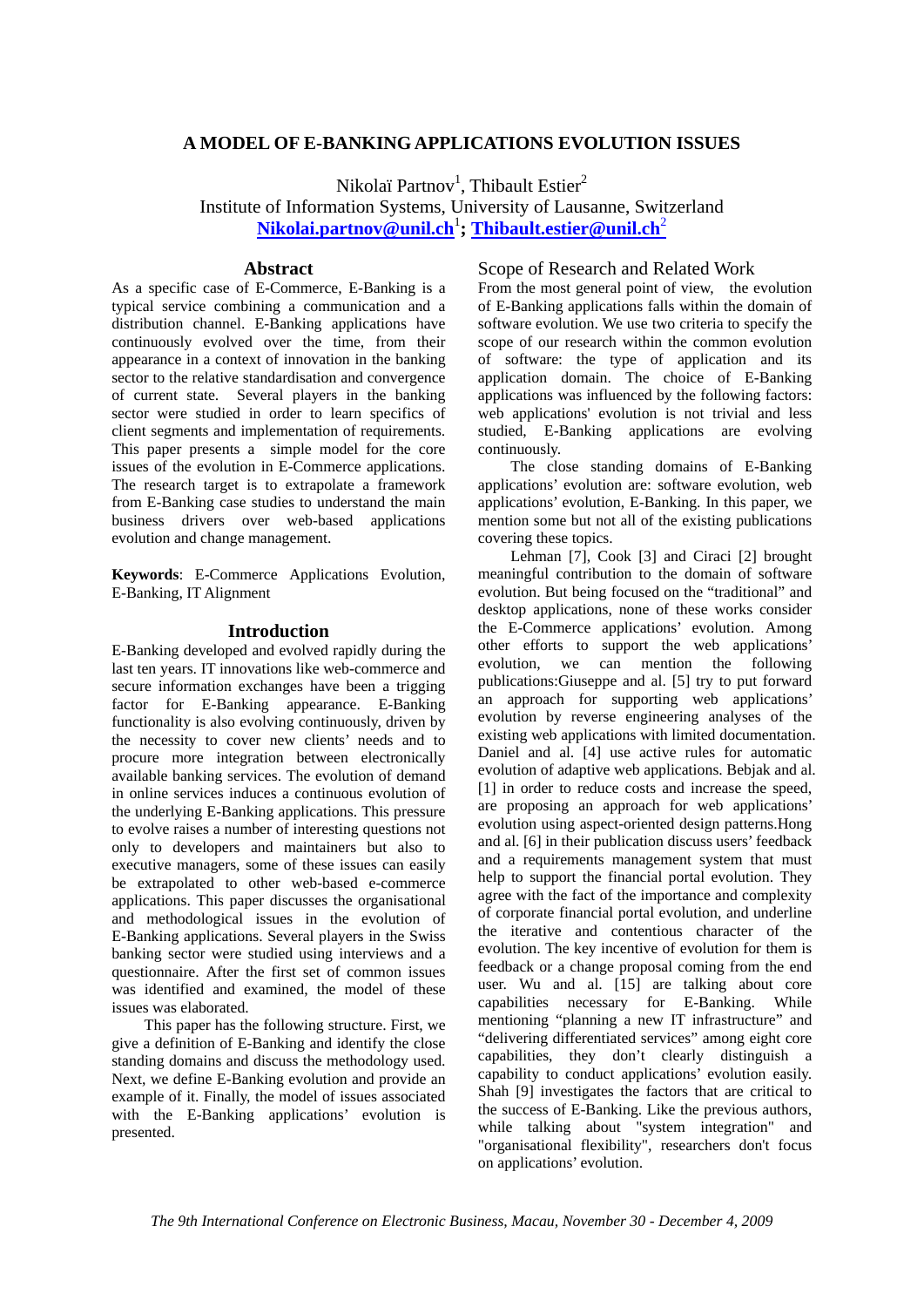In this paper we focus on the evolution of E-Banking applications as it is perceived by the users through the user interface and as it is driven by the continuous change in offered services.

We based our research partially on the results of related works, but neither of them talks about the phenomenon of evolution in E-Banking application. That is why in the next paragraph we give a definition of E-Banking applications' evolution as we see it.

#### **E-Banking**

E-Banking or Electronic Banking is an externalisation of front-office processes and bank services towards clients using information technologies. E-Banking is a virtual front office (counter) with no human actors on the Bank side participating in the interaction. Using a standard web browser, a client can be in contact with his bank from anywhere. This makes access to the E-Banking channel universal, as is the case with any other E-commerce service. E-Banking in contrast to the traditional banking provides a service with a new quality and features. The banker is replaced by a piece of software. There are cases where the bank has no physical counter at all, only virtual ones. All interaction with customers is done through a website, supported by a telephone hot line. This is the case of Swissquote - a Swiss bank that is purely electronic [13].

#### **E-Banking Evolution**

We consider E-Banking applications' evolution as a process, progressively changing functionalities of the underlying applications throughout time. Evolution has a continuous character. In contrast to a purely versioning process with difficult migration steps, an evolving application passes smoothly from one state to another. At each new state, the application either offers new functionalities or existing parts of it are enhanced. The complex character of E-Banking applications' architecture, organisational structure and technical infrastructure, makes E-Banking evolution highly complex. That is why multiple issues can be associated with this phenomenon.

In figure 1 below, we give an example of the trade-off between business needs and specific requirements, requirements implementation and requirements' evolution.

> QuickTime?et un d閏ompresseur TIFF (LZW) sont requis pour visionner cette image.

**Figure 1. Requirements Implementation**  Specified by business and realized, a requirement Req. 1 satisfies only a part of what business may need. To be developed this requirement needs some components c1, c2, c3. Some of these components exist; some of them are to be developed. After some time, a new business requirement Req.2, very close to the previous one, may appear. In other words, Req.1 evolves to Req.2, which uses some common components and covers partially the same business needs. The matrix components/ requirements are highly useful for the management of requirements' evolution and required components. The time needed to align an application to new requirements is typically 6 to 12 months [14].

As a specific example, we present here a sequence of evolution in E-Banking application for private clients of a Geneva private bank for the period from 1999 to 2007 [12].

> QuickTime?et un<br>ompresseur TIFF (LZW) sont requis pour visionner cette image.

Figure 2. A Geneva private banking functionality evolution

We mentioned that functionality was evolving continuously in order to support core banking activities. This example shows not only the need for evolution during the last ten years, but what is also highly important, the need for further evolution in the nearest future.

#### **Research Methodology**

We used interviews of e-banking experts as a starting point for our research. The main data were collected through series of interviews with different actors coming from various financial institutions. The target group for our research included: traditional private bank, universal bank, insurance company, consulting company and software development company. The last two actors deal as external providers of IT services and products for financial institutions such as banks and investment funds. The specifics of the financial sector – highly reserved character of the IT security policy, due to confidentiality issues - make quantitative research almost impractical: e-banking applications managers consider this subject as too sensible strategically to accept answering general surveys. That is why a first round of interviewed actors was limited to the companies mentioned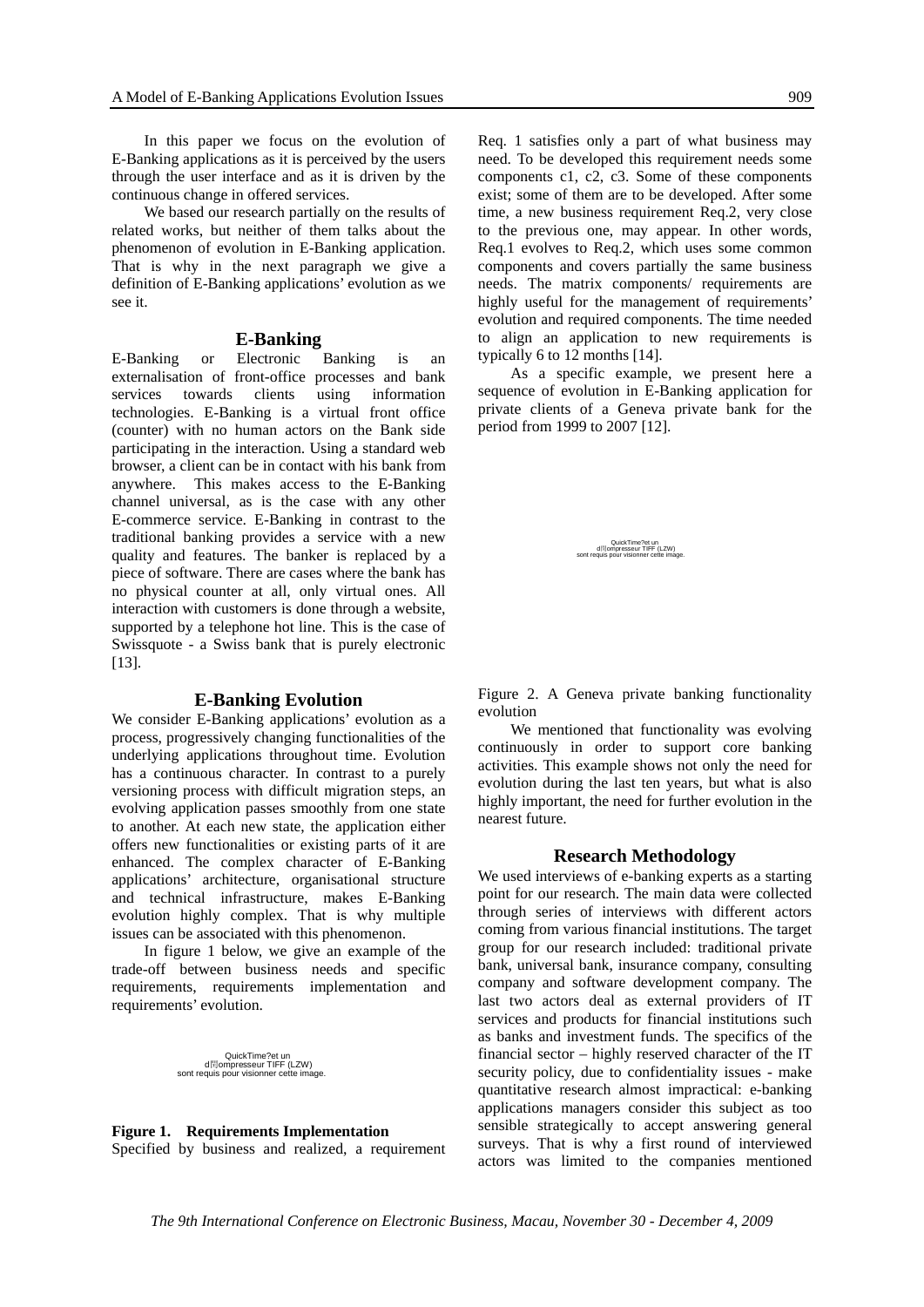above. Then we applied content analyses to interviews results. The way the research was carried out can be depicted by the following figure:



Figure 3. Overall methodology

A number of hypotheses coming from the study of the related work, the knowledge of the E-Banking applications lifecycle and our intuition were formulated:

 - H1: E-Banking applications evolve conti-nuously rather than by very different versions,

 - H2: this evolution is complex and has a multi-dimensional character,

 - H3: applications evolution is directly driven by business evolution.

In order to test these hypotheses a questionnaire was created. It contained about forty questions concerning different evolution issues. Next, this questionnaire was used as a guideline for conducting the interviews with the number of financial sectors' actors. The results of the interviews were systematized and then analysed according to content analyses methodology [8]. We can classify our research methodology as being mostly "interpretation-centric". Various data was gathered including facts, negotiated meanings by subjects/researchers and subjective understanding [10]. The answers to closed questions received during each interview confirmed the existence and importance of an issue. Then, we drew more detailed conclusions from the answers of the opened questions. In order to retrieve and group the issues, we considered the significance and the concerns interviewees given to each of them. Finally, we draw a set of major issues associated with evolution of E-Banking applications from this analysis. In fact, the results of interviews confirm the hypotheses formulated at the beginning. As we mentioned

above, we based partially our hypotheses on the results of the related works, but neither of them talks about phenomenon of E-Banking applications evolution. We made the first attempt to consolidate the issues in a more detailed manner (see the next section). The consolidation of the issues is necessary in order to receive an adequate tool, [16] proceed to obtain their matrix of factors in fairly similar manner.

## **A simple model of E-Banking evolution issues**

The purpose of the next stage of our research was to organize issues into three groups, by main research hypotheses. At the current stage of our research we try to identify the specifics of the influence of each group on E-Banking applications' evolution. In figure 3, we present a simple model structuring issues by their groups. The structuring of issues in this way is a first step towards a fully detailed model of E-Commerce applications' evolution issues.

> QuickTime?et un<br>d閏ompresseur TIFF (LZW) sont requis pour visionner cette image.

Figure 4. Influence of different issue groups on application evolution

Issues belonging to different groups influence application evolution in different ways. The issues of the first group H1 stipulate that the evolution phenomenon has a continuous character. The issues of group H2 either facilitate the evolution or complicate it. The issues of the last group serve as a powerful engine of evolution and stimulate it.

Group 1 implies that E-Banking applications must be aligned with bank business strategy. Bank business strategy needs to be updated and rectified in order to respond to a constantly changing business environment. This changing business environment makes E-Banking application' evolution almost never-ending.

Group 2 includes facts such as that E-Banking applications' evolution is complicated and expensive; it is conducted by different actors, it depends on bank organisational structure and IT architecture. We collected evidence that better organisational, methodological approaches and technical tools can facilitate evolution considerably.

Group 3 comprises the main drivers of E-Banking applications' evolution. The satisfaction of clients' needs and the evolution of bank business models are amongst the most important incentives. The entrance of a bank into the new market or change in local regulations may lead to E-Banking applications' evolution as well.